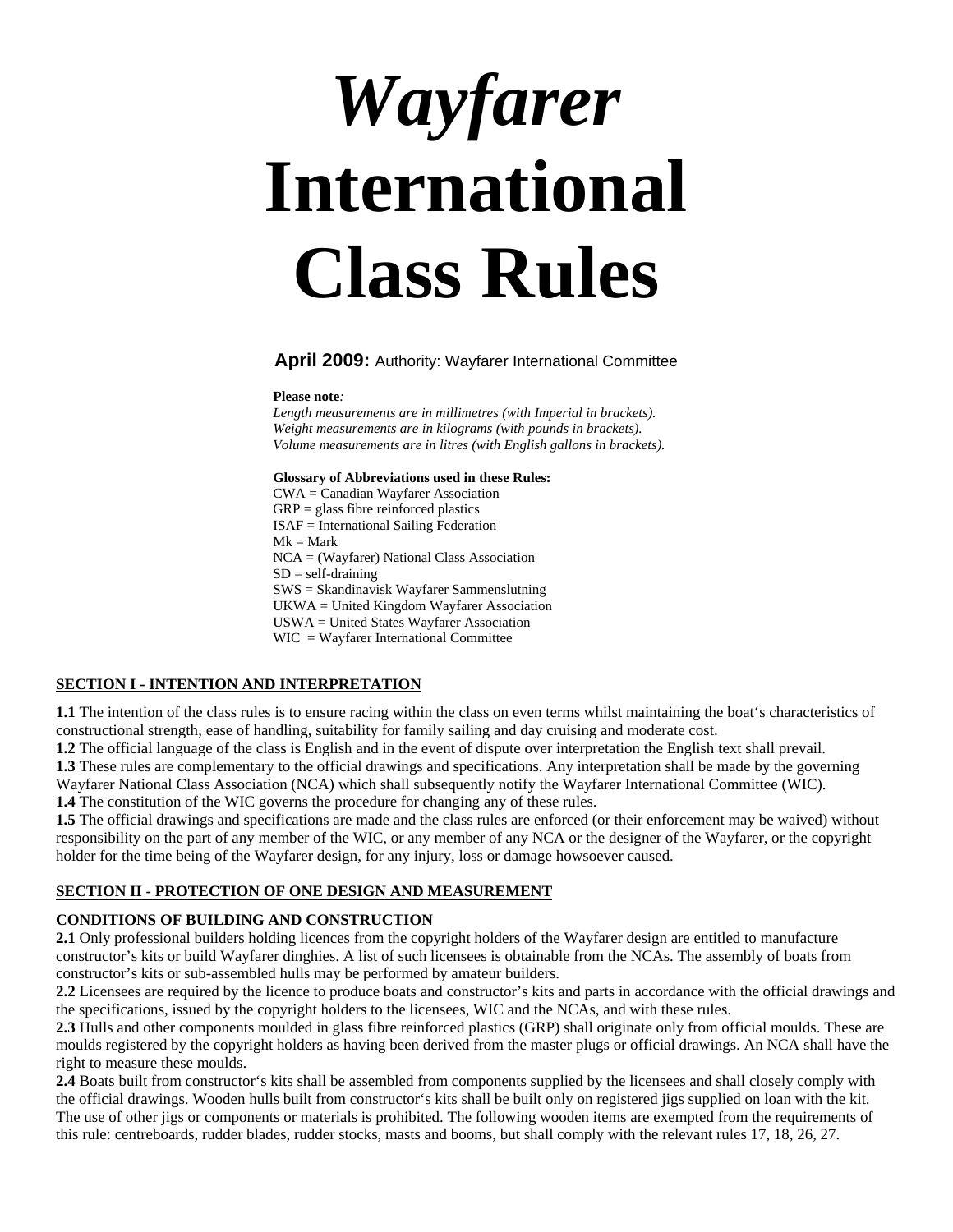**2.5** Deviations from the official drawings and specifications are prohibited save for the following:

- **(a)** Running rigging arrangements;
- **(b)** Tiller and tiller extensions;
- **(c)** Fittings;
- **(d)** Reinforcement pads for fittings;
- **(e)** Doublers, tingles or patches required for repairs;

 **(f)** Normal manufacturing tolerances not specifically controlled by the measurement controls in Section III of these Rules: **(g)** Relaxations or changes made to these rules or the official drawings subsequent to the boat first being measured.

This rule also applies to repairs which shall additionally comply with Rule 5 and the Rules of Section III.

**2.6** Subject to Rule 2.5, amateur or unlicensed builders may carry out repairs and the replacement of wood parts which have deteriorated.

**2.7** Any repairs and or replacement of wooden parts which involve the removal of any bulkheads, transom, framing, stringers, hog, and centreboard case or any substantial part thereof, and or employs any jig, framework or other such device to maintain the boat's shape shall not be undertaken without prior authorization from the NCA except when this work is undertaken by a licensed builder. **2.8** Any work undertaken as defined in 2.7 shall ensure that the original hull shape is maintained and or the hull shape and materials meet specification.

## **REGISTRATION**

**3.1** The licensee is required by the licence to pay, on each boat or kit sold, the NCA registration fee and membership subscription for one year.

**3.2** The boat will then be entered in the register maintained by the NCA. On notification of change of ownership the NCA will amend the register without charge.

**3.3** A boat built in a country having no NCA shall be registered with the WIC which shall act as its NCA for the purposes of Rules 2, 4 and 5.

## **CERTIFICATE**

**4.1** No boat shall be allowed to race as a Wayfarer unless it is registered with an NCA in the name of the current owner and has a valid buoyancy and measurement certificate (hereafter referred to as the certificate). The initial certificate shall be issued by the NCA on receipt from the owner, or his representative, of two copies of an official class measurement form properly completed in accordance with rule 5. One copy will be returned to the owner with his certificate. On change of ownership a fee is payable to the NCA for the issue of a new certificate.

**4.2** To be valid, a certificate shall contain a buoyancy test endorsement dated within the previous 12 months and shall be up to date in all respects.

## **MEASUREMENT PROCEDURE**

**5.1** This is a one-design class. Measurement tolerances are intended to allow for genuine building errors and shall not be deliberately used to alter the design. Measurement shall be carried out using these rules. The measurer shall report on the measurement form anything which he considers to be a departure from the intended nature and design of the boat or to be against the general interest of the class.

**5.2** Only measurers individually approved by the NCA, or belonging to groups specified by the NCA, shall be authorised to measure Wayfarers. Payment for the measurer's services shall be the responsibility of the owner.

**5.3** A measurer shall not be authorised to measure a boat owned or built by himself or in which he has a vested interest.

**5.4** Two copies of the official class measurement form properly completed in accordance with these rules shall be signed by the builder, official measurer and owner.

**5.5** All sails shall be measured. Conforming sails shall be signed and dated by the measurer, and in countries using official stamps, shall also be stamped by the measurer.

#### **COMPLIANCE WITH RULES**

**5.6** The current rules which are not printed in italics shall apply to all boats; except that if a boat made prior to the effective date of the current rules fails to comply with any measurement control in Section III, it shall in this respect comply with the corresponding rules in force at the time when the boat was made.

**5.7** The current rules which are printed in italics shall apply to all boats irrespective of date of manufacture or installation of equipment.

**5.8** Any alteration or replacement shall comply with the rules current at the time of the alteration or replacement.

**5.9** Certain measurements are required to be officially measured and entered in the measurement form, but this does not exonerate non-compliance with the remaining measurement rules.

**5.10** It shall be the responsibility of the owner to ensure that the boat is measured and to ensure that it continues to comply with the class rules.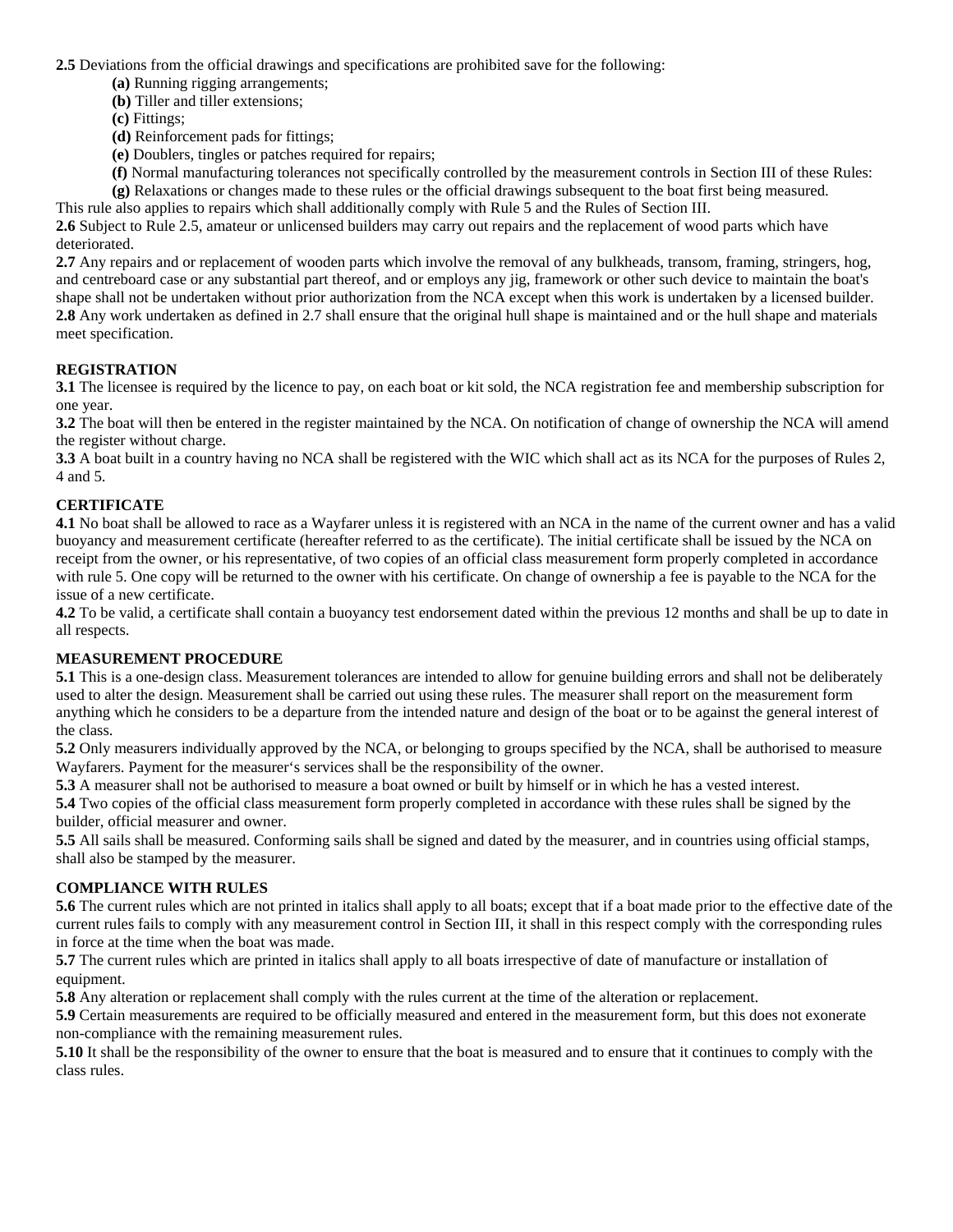#### **REMEASUREMENT**

**5.11** Any certified boat shall be liable to remeasurement at the discretion of the NCA or race committee, but only by an approved measurer.

**5.12** The certificate is liable to be invalidated by repairs or replacements to items covered by the measurement rules. The boat shall be remeasured in respect of the affected part by an official measurer and the certificate endorsed accordingly. Repairs or replacements will normally be recorded on an official measurement form but in these cases the forms are not required to be recorded with the NCA.

#### **RULINGS AND DISPENSATIONS**

**5.13** Cases of doubt regarding compliance with the class rules shall be referred to the committee of the NCA who shall give a ruling.

**5.14** An NCA is empowered to grant dispensation in exceptional cases where this is considered to be in the interests of the class. Any such dispensation shall be recorded on the certificate of the boat concerned.

**5.15** Rulings under 5.13 and dispensations under 5.14 shall be communicated to the WIC by the NCA concerned.

**5.16** The re-registration of a boat shall be permitted, and a licence plate issued, given the following conditions:

- (a) When proof of registration has been lost.
- (b) Confirmation of ownership has been verified by the NCA.
- (c) The boat is measured and conforms to the class rules in full.
- (d) The NCA is informed that the ruling 5.16 is being sought prior to measurement.
- (e) The boat number issued shall be prefixed by numeral '0'.

(f) The number shall also be permanently etched into the GRP in a clearly visible position.

(g) A class measurer shall confirm to the NCA that the licence plate is fixed to the hull and rule 5.16 (f) is complied with before a certificate is issued.

#### **SECTION III - MEASUREMENT CONTROLS**

#### **6. TERMINOLOGY**

**6.1** In the following Measurement Rules the term Mark I shall refer to Wayfarers of wood, G.R.P. or composite construction having full depth forward bulkheads jointed to the underside of the foredeck to form the bow buoyancy compartment; the suffix A shall refer to an alternative version of G.R.P. construction having the bow buoyancy compartment divided horizontally to form two separate compartments.

The term Mark II shall refer to Wayfarers of composite or G.R.P. construction having a forward buoyancy compartment moulding incorporating a part-depth forward bulkhead and horizontal stowage area. The suffix SD shall refer to alternative versions of composite or G.R.P. construction having a self-draining cockpit floor moulding.

The term Mark III SD shall refer to Wayfarers of G.R.P. construction which are manufactured only in Canada. This design has one inner moulding for the floor, forward buoyancy, side decks, and aft locker excluding locked lid, plus additional mouldings under this inner moulding.

Series II shall refer to a minor variation on Marks I and II due to the need for replacement tooling.

The + S has foam construction in the hull and full deck forward bulkheads jointed to the underside of the foredeck to form the bow buoyancy compartment.

The term Wayfarer World shall refer to Wayfarers of G.R.P. construction having one inner moulding for the SD cockpit floor, forward buoyancy and side decks, plus additional mouldings under this.

The term Mark IV shall refer to Wayfarers of G.R.P. or foam sandwich construction having one inner moulding for the SD cockpit floor, the transom forming part of the deck moulding.

**6.2** The use of the words "maximum" and "minimum" relating to measurements in these rules shall mean that these are the greatest or smallest measurements permitted in each case.

#### **7. ONE-DESIGN INTERPRETATION**

*Each boat shall comply with the official drawings for its specific Mark and constructional type. Variants using alternative features selected from different Marks and constructional types are prohibited. The permitted designs are:* 

- 
- **(c)** Mark I composite construction. **(d)** Mark IA G.R.P. construction.
- **(e)** + S G.R.P. construction. **(f)** Mark II G.R.P. construction.
- 
- 
- 
- 
- 
- 

- **(a)** Mark I wood construction. **(b)** Mark I G.R.P. construction.
	-
	-
- **(g)** Mark II composite construction. **(h)** Mark II self-draining (SD) G.R.P. construction.
- **(i)** Mark II SD composite construction. **(j)** Mk III SD G.R.P. construction. To be registered with CWA or USWA.
- **(k)** Series 2 Mark 1A G.R.P. construction. **(l)** Series 2 Mark 1A Composite construction.
- **(m)** Series 2 +S G.R.P. construction. **(n)** Series 2 +S Composite construction.
- **(o)** Series 2 Mark II GRP construction. **(p)** Series 2 Mark II Composite construction.
- **(q)** Wayfarer World GRP construction **(r)** Wayfarer World +S GRP Construction
- **(s)** Mark IV GRP construction **(t)** Mark IV +S GRP construction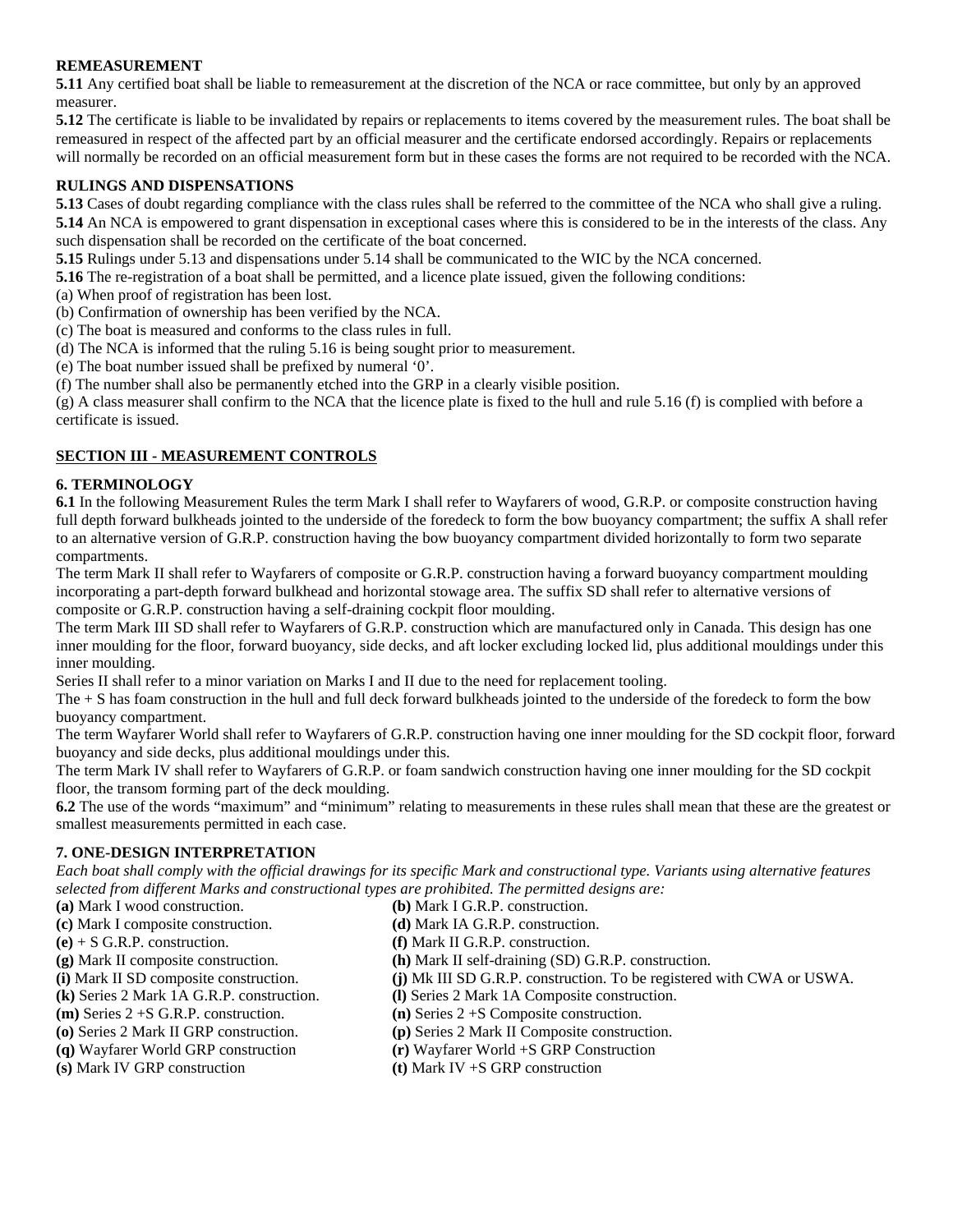#### **HULL CONFIGURATION CONTROLS**

## **8. LENGTH MEASUREMENTS**

**8.1** *All length measurements under Rule 8 shall be taken from main aft face of transom.*

**8.2** Length overall. Excluding fittings. 4814 +/- 26 (15'9½" +/- 1")

(MK III only). Length overall. Excluding fittings.  $4832 + (-26)(15)10^{1/4} + (-1)$ )

(Wayfarer World and Mark IV only). The hull and deck shall not deviate from the official moulds and drawing.

**8.3** Transom to main forward face of aft bulkhead. 788  $+/- 20$  (2'7" $+/- 34$ ")

**8.4** (Wood boats only) Transom to aft face of midships deck knee. 2058 +/- 20 (6'9" +/- 34")

(G.R.P. and composite boats only) Transom to aft edge of thwart. 2058  $+/- 20$  (6'9"  $+/- 34$ ")

(Wayfarer World only). Transom to aft edge of thwart.  $2100 +1 - 20$  (6'11"  $+1 - 34$ ")

(Mark IV only) Transom to aft edge of thwart to be in accordance with Mark IV drawings.

**8.5** (Mark I, +S and Mark IA only). Transom to aft face of forward bulkhead. 3455 +/- 20 (11'4" +/- ¾")

(Mark II only) Transom to aft face of forward bulkhead at 20 (¾") from the uppermost edge of the moulding at 115 (4½") from the centreline.  $3310 + (-20)(10)10.3/8" + (-34")$ 

**8.6** (Mark IV only). If a gunwale-to-gunwale scribe line is visible, it must be no more than 5mm from the transom. If a gunwale-togunwale scribe line is not visible, 2 ticks at each chine must be visible.

#### **9. BEAM MEASUREMENTS** (G.R.P. and Composite boats only)

**9.1** *All beam measurement points under Rule 9 shall be measured from main aft face of transom.*

**9.2** Beam measurements under Rule 9 shall be to outer edge of deck, excluding rubbing strakes or fendoffs.

**9.3** Beam at 788 (2'7") from transom measured from edge of deck to edge of deck.  $1670 + (-13 (5'5\frac{3}{4''} + (-\frac{1}{2}'))$ 

(Mk III only) Beam at 788 (2'7") from transom. 1702 +/- 13 (5'7" +/- ½")

**9.4** Beam at 2058 (6'9") from transom. 1855 +/- 13 (6'1" +/- ½")

(Mk III only) Beam at 2058 (6'9") from transom. 1880 +/- 13 (6'2" +/- $\frac{1}{2}$ ")

**9.5** Beam at 3455 (11'4") from transom. 1422 +/- 13 (4'8" +/- ½")

(Mk III only) Beam at 3455 (11'4") from transom. 1461 +/- 13 (4'9½" +/- ½")

**9.6** (Wayfarer World and Mark IV only). The hull, deck and gunwale shall not deviate from the official moulds.

#### **10. SECTION MEASUREMENTS** (Wood boats only)

**10.1** At outside transom.

- (a) Beam to edge of deck. Excluding gunwale rubbing strake and fendoff.  $1277 + (-13)(4'2'4'' + (-12'')$
- **(b)** Beam at angle of upper chines. To outside skin.  $1156 + (-13)(3'9'2'' + (-1)'2'')$
- **(c)** Beam at angle of lower chines*.* To outside skin. 838 +/-13 (2'9" +/- ½").
- **(d)** Depth, from edge of deck to upper surface of keel.  $362 +113 (1'2\frac{1}{4} +15 \frac{1}{2})$
- **(e)** Depth, from angle of lower chines to upper surface of keel. 77 +/- 13 (3" +/- ½")

**10.2** At forward face of aft bulkhead.

**(a)** Depth. Upper edge of bulkhead to upper surface of hog, forward of adjacent floor bearer. 407 +/- 13 (1'4" +/- ½")

**(b)** Beam to edge of deck. Excluding gunwale rubbing strake and fendoff.  $1670 +113$  (5'534" +/- 1/2")

**10.3** At aft face of midships deck knee.

(a) Beam to edge of deck. Excluding gunwale rubbing strake and fendoff.  $1855 +/- 20$  (6'1"  $+/- 34$ ")

- **(b)** Beam at upper chines. To inside skin at upper edge of chine stringers.  $1607+/-20$  (5'3¼" +/- 3⁄4")
- **(c)** Beam at lower chines. To inside skin at upper edge of chine stringers. 1270 +/- 20 (4'2" +/- ¾")

**(d)** Upper hull panel width. From underside deck at inside edge of gunwales, to skin at upper edge of upper chine stringer 344 +/- 13 (1'1½" +/- ½")

**(e)** Lower hull panel width. From upper inside edge of upper chine stringer to skin at upper edge of lower chine stringer.  $216 + (-13 (8\frac{1}{2})^{\circ} + (-\frac{1}{2})^{\circ})$ 

**(f)** Depth, from edge of deck to upper surface of hog. 585 +/- 20 (1'11" +/- $\frac{3}{4}$ ")

**10.4** At aft face of forward bulkhead.

(a) Beam to edge of deck. Excluding gunwale rubbing strake and fendoff.  $1422 + (-13)(4'8'' + (-12'')$ 

**(b)** Beam at upper chines. To inside skin at upper edge of chine stringers.  $1163 + (-13)(3'94' + (-1/2'')$ 

- **(c)** Beam at lower chines. To inside skin at upper edge of chine stringers. 877 +/- 13 (2'10½" +/- 1/2")
- (d) Depth at upper chine. From inside upper corner of chine stringer to upper surface of hog.  $324 +113 (12\frac{3}{4} +112\frac{1}{2})$
- **(e)** Depth at lower chine. From inside upper corner of chine stringer to upper surface of hog. 146 +/- 13 (5¾" +/- ½")

## **11. KEEL**

**11.1** Width. *Between side faces for a distance of 3963 (13'0") from the transom shall be 73 (2.7/8") minimum.* 

**11.2** Depth. *From the underside of skin to underside of keel for a distance of 4267 (14'0") from the transom shall be 15 (5/8") minimum.* 

**11.3** Outer corner radius. *12 (½") maximum.*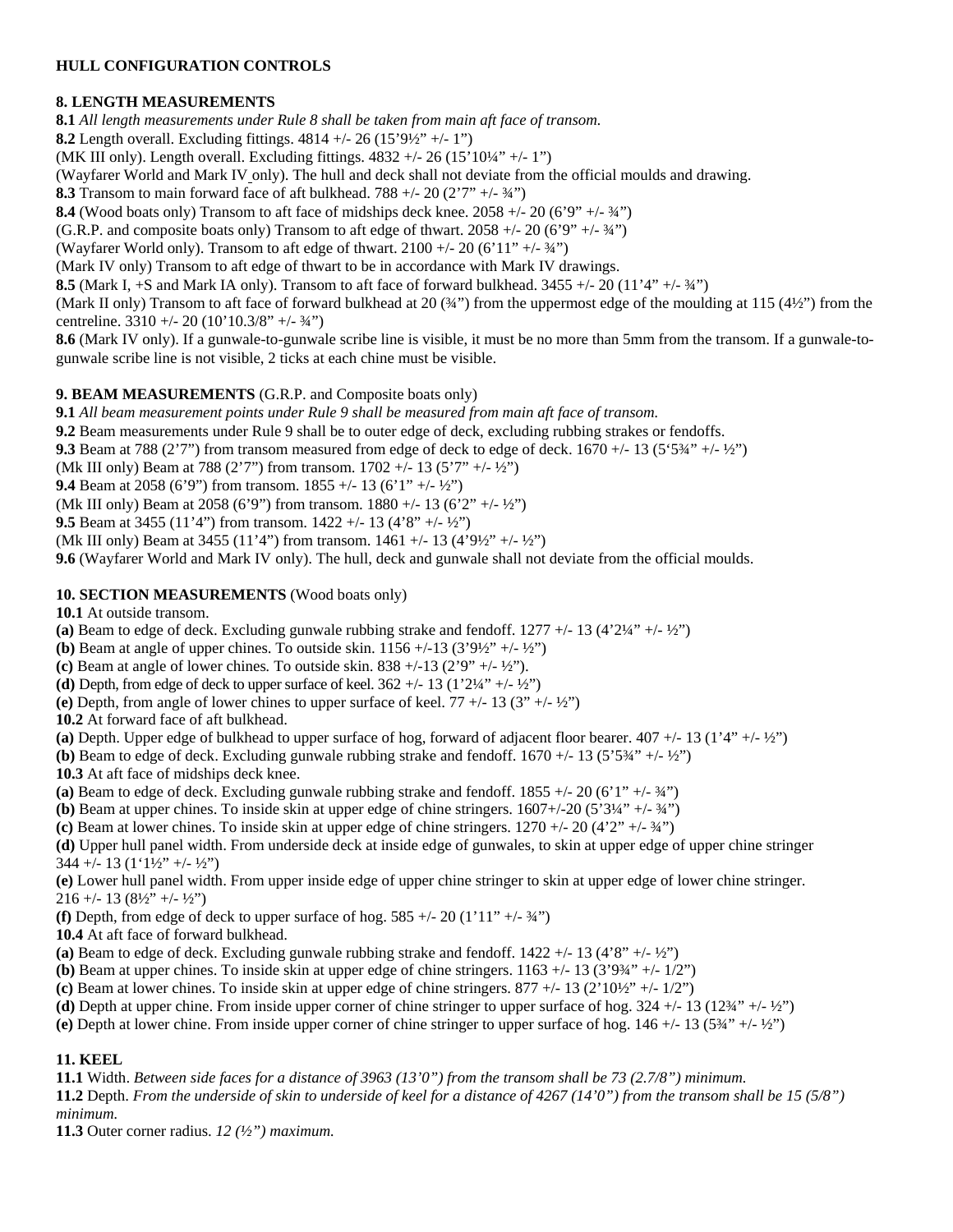#### **11.4** Keel band.

**(a)** *Shall be fitted the entire length of keel and stem to stemhead or stemhead fitting, and on both sides of the centreboard slot.* 

**(b)** *Material. Durable corrosion resistant metal.*

**(c)** *Thickness. 7 (¼") maximum.*

**(d)** *Width. 20 (¾") maximum.*

**(e)** *Additional keel bands. May be fitted, but their weight shall not be included in the hull weight (Rule 25) and they shall comply with Rules 11.4 (b), (c) and (d).*

## **12. BILGE KEELS**

**12.1** *Length. 1994 +/- 26 (6'6½" +/- 1")*

**12.2** *Width. 32 +/- 4 (1¼" +/- 1/8")*

**12.3** *Thickness. 26 +/- 4 (1" +/- 1/8")*

**12.4** *Distance from keel. Measured on hull surface. 432 (1'5") minimum.*

**12.5** *Fairing at ends. 102 (4") maximum length.*

**12.6** *Outer corner radius. 12 (1/2") maximum.* 

**12.7** *Mark IV to be in accordance with the official drawings.*

## **13. GUNWALE STRUCTURE**

Gunwale assembly, and fend-off if fitted, shall conform to the official drawing, Sheet No 33. The cross section shall be substantially constant from stem to transom except that it may be tapered at the ends for a maximum of 102 (4").

(Mk III, Mk IV and Wayfarer World only.) The gunwale assemblies shall not deviate from the official moulds and drawing. The fendoff, if fitted, shall be of uniform section for the full length of the boat except for 102 (4") at bow and stern, and shall not extend by more than 22 (7/8") from the GRP surface of the gunwale produced by the official moulds.

## **14. CENTREBOARD CASE**

**14.1** *Internal width. 29 (1.1/8") maximum. Packing pieces of constant sectional shape and maximum depth 26 (1") applied to the top of the centreboard box and the bottom of the centreboard slot shall be permitted.*

**14.2** *Slot in keel.* 

**(a)** *Forward end to outside transom, measured along keel. 2744 (9'0") maximum.* 

**(b)** *Aft end to outside transom, measured along keel. 1448 (4'9") minimum.* 

**14.3** *Centreboard bolt.* 

**(a)** *Aft edge to aft end of centreboard slot, thence along keel to aft face of transom. 2629 +/- 13 (8'7½" +/- ½")* 

**(b)** *Lower edge to underside keel. 89 +/- 7 (3½" +/- ¼")* 

## **15. APERTURES IN HULL SKIN**

**15.1** No apertures in the hull skin shall be permitted save for those listed in Rule 15.

**15.2** Centreboard slot. Permitted in accordance with Rule 14.

**15.3** Self-bailers. Maximum number permitted shall be two. Maximum aperture in hull skin for each. 7100 sq. mm. (11 sq. in.).

**15.4** Bilge pump outlets. In topsides only. Maximum number permitted shall be two. Maximum diameter of each 26 (1").

**15.5** Drain holes in transom. Maximum number permitted shall be four. Maximum diameter of each 26 (1").

**15.6** Drain holes in bottom (not permitted in SD versions). Maximum number permitted shall be two.

Maximum diameter of each 26 (1").

**15.7** (Mark IISD and Mark III only). Drain tube outlet ports in transom. Maximum number permitted shall be two. Maximum diameter of each 112mm (4.3/8"). Outlet ports shall be connected with the cockpit in a watertight manner by tubes of maximum diameter 112mm (4.3/8").

(Wayfarer World only.) Two drain apertures in transom. Maximum dimensions 210 x 75 (8¼" x 3").

(Mark IV only) Drain outlet ports in transom. Maximum dimensions in accordance with the official drawing. Shall be connected with the cockpit in a watertight manner.

**15.8** (Wood boats only). Bow attachment point. A transverse hole shall be permitted at the bow. It shall not affect the efficiency of the bow buoyancy compartment.

**15.9** (Wayfarer World only) Single hole to accommodate asymmetric pole maximum 60 mm in the vertical and horizontal plane.

# **16. PROJECTIONS BEYOND HULL SKIN**

*The only permitted projections shall be -*

**(a)** *Bow fitting. Maximum projection beyond stem 13 (½")*

**(b)** *Spinnaker sheet retaining hooks. One, maximum projection from stem 77 (3"). Spinnaker sheet reaching hooks not extending outboard beyond the outer edge of the gunwale rubbing strake.* 

**(c)** *Gunwale rubbing strakes. In accordance with Rule 13.* 

**(d)** *Resilient fendoffs. In accordance with Rule 13.*

**(e)** *Cleats or eyes for fastening covers or lifelines. None shall project forward of the stem band.*

**(f)** *Keel and bilge keels. In accordance with Rules 11 and 12.*

**(g)** *Stem band, keel bands and bilge keel bands. In accordance with Rules 11.4 and 12.8*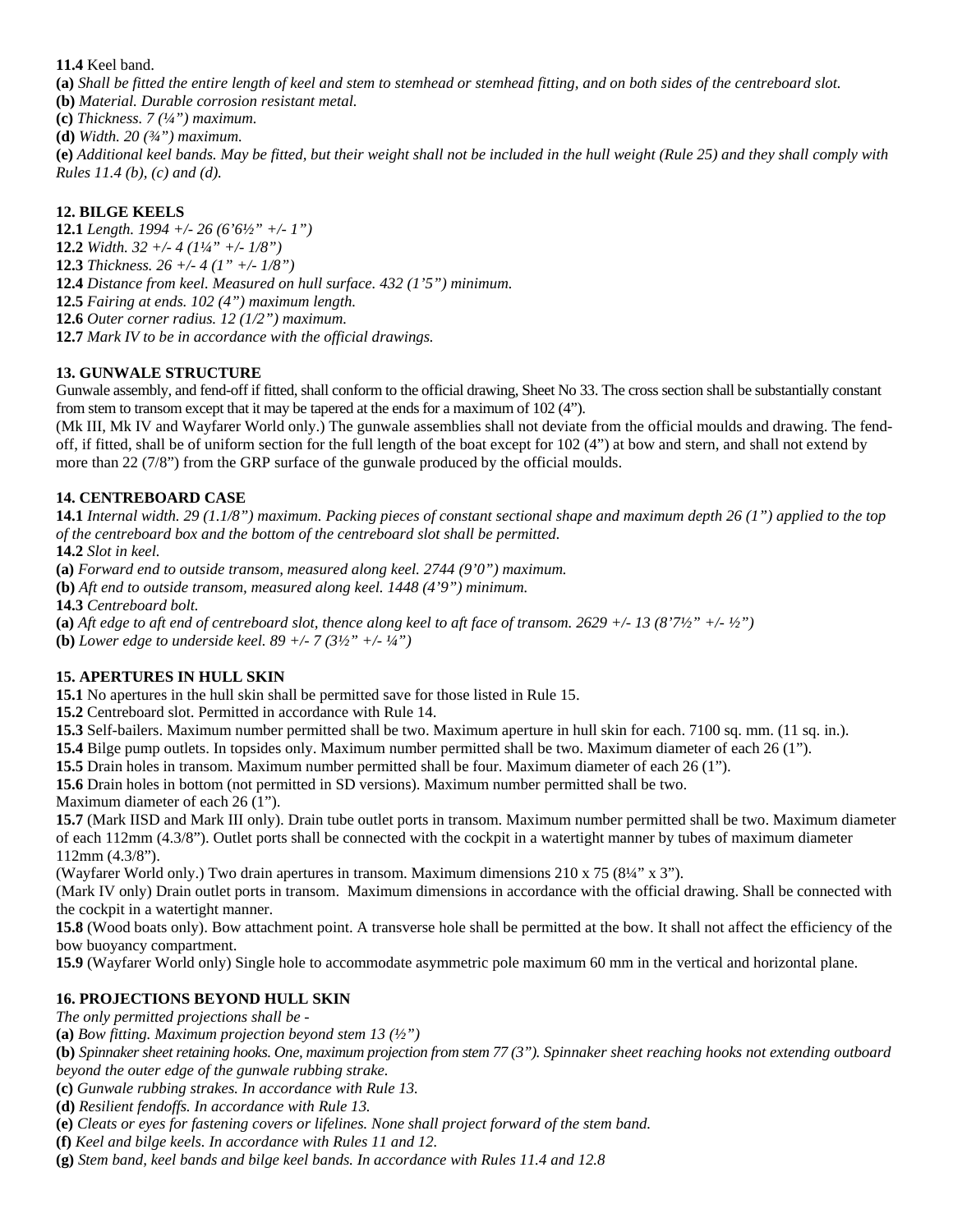**(h)** *Hauling-out plate or eyebolt.*

**(i)** *Rudder hangings and rudder retaining clip.*

**(j)** *Name plates.* 

**(k)** *Drain plugs. In accordance with Rule 15.5 and 15.6* 

**(l)** *Self-bailers. In accordance with Rule 15.3*

**(m)** *Pump outlets. In accordance with Rule 15.4*

**(n)** Overlap of deck moulding in G.R.P. boats.

**(o)** *Pad for outboard motor.*

**(p)** *Rowlock sockets, abaft transom for steering oar. Maximum number two. Shall not be used when racing.*

**(q)** (Mk IISD, Mk III, Mk IV and Wayfarer World only). Transom flaps. Maximum number two. To close drain ports permitted by Rule 15.7.

**(r)** (Wayfarer World only) Asymmetric pole shall not project further than 1250 (4' 1¼") from deck overhang.

**(s)** (Wayfarer World only) Asymmetric pole shall be retracted and secured when class racing.

## **17. CENTREBOARD**

**17.1** *Material. Shall be solid or laminated wood or G.R.P. and shall comply with the official drawings and specifications.* **17.2** *Profile. (including any protective bands). Shall conform to official drawing.*

**17.3** *Thickness. (Including protective coating). Shall be uniform. Maximum 21 (13/16"), minimum 17 (11/16") except for permitted chamfer and packing*.

**17.4** *Chamfer. Shall not extend more than 64 (2½") from any edge.*

**17.5** *Edges. May be protected by metal or plastic bands of 10 (3/8") maximum thickness.*

**17.6** *Surface. Wooden centreboards complying with Rule 17 may have G.R.P. protection of approximately uniform thickness added. They shall then comply with Rule 17 in all respects.*

**17.7** *Weight. Shall not exceed 6.123 (13.1/2 lbs). Weight concentration in any particular part of the centreboard is prohibited. This may be checked by flotation.*

**17.8** *Angle. It shall not be possible to lower the centreboard beyond a position in which its leading edge is raked aft at an angle of 83 degrees to the tangent to the under surface of the keel at its point of intersection with the centreboard's leading edge.* 

**17.9** *Depth. When fully lowered the bottom of the centreboard shall be not less than 965 (3'2") or more than 1008 (3'3.5/8") to underside of keel excluding the keel band.* 

**17.10** *A packing piece or packing pieces of equal thickness applied to each side of the centreboard shall be permitted. These will be included in the weight of the board. They shall not extend below the keel line with the board in any position.*

## **18. RUDDER BLADE**

**18.1** *Material. Shall be solid or laminated wood or GRP and shall comply with the official drawings and specifications*.

**18.2** *Profile. (Including any protective bands). Shall conform to official drawings.*

**18.3** *Thickness. (Including any protective coating). Shall be uniform. Max. 21 (13/16"), minimum 14 (9/16") except for permitted chamfer.*

**18.4** *Chamfer. Shall not extend more than 51 (2") from any edge.*

**18.5** *Edges. May be protected by metal or plastic bands of 10 (3/8") maximum thickness.*

**18.6** *Surface. Wooden rudder blades complying with Rule 18 may have G.R.P. protection of approximately uniform thickness added. They shall then still comply with Rule 18 in all respects.* 

**18.7** *Packing pieces of equal thickness applied to each side of the rudder blade shall be permitted. They shall not extend below the bottom of the rudder stock. The total thickness of the packing and blade shall not exceed 22mm.*

## **18A. RUDDER STOCK**

*Material shall be wood or metal.* 

*Wooden stocks shall comply with the official drawings and specifications. Metal stocks shall conform to the intention of the Class Rules (Rule 1.1) and shall be of a design approved by the local NCA.*

## **DECKS AND INTERNAL LAYOUT CONTROLS**

## **19. DECKING**

**19.1** Foredeck

**(a)** Stemhead to aft edge foredeck  $102 (4")$  from centreline.  $1715 + (-39 (5'7')')$  +/-  $1\frac{1}{2}$ )

(MK III only) Stemhead to aft edge foredeck 102 (4") from centreline.  $1765 +/- 13$  (5'9" $\frac{1}{2}$ "+/- $\frac{1}{2}$ ")

**(b)** Stemhead to extreme aft edge at gunwale. 2223 +/- 39 (7'3½" +/- 1½")

(MK III only) Stemhead to extreme aft edge at gunwale.  $2286 + (-13 (7'6'' + (-12'')$ 

**(c)** (Wayfarer World and Mark IV only). Shall be in accordance with the official approved mould and drawing.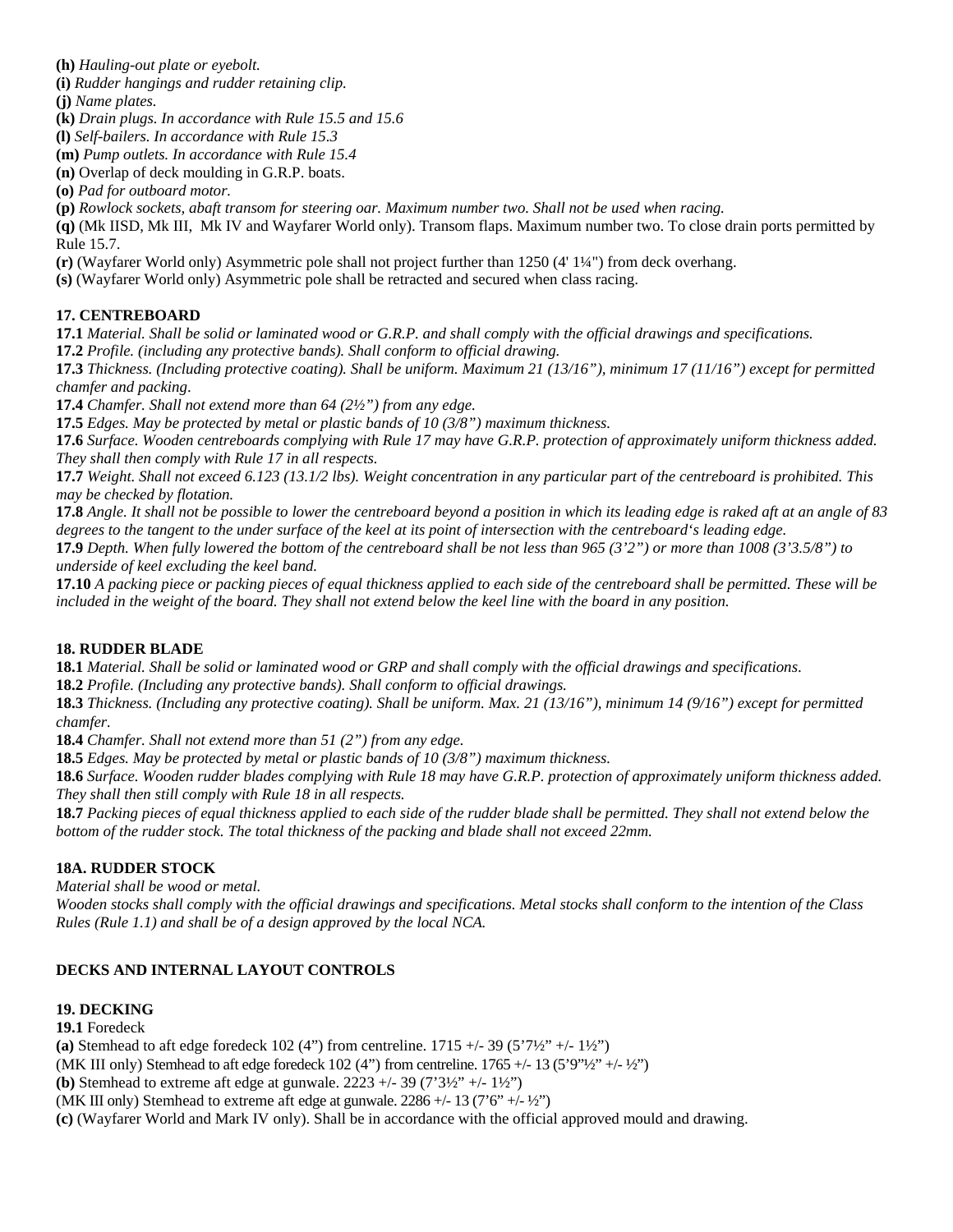**19.2** Sidedecks. Aft of thwart. Width measured at right angles to tangent to outer edge, excluding gunwale rubbing strake. 210 +/- 13  $(8\frac{1}{4}$ " +/-  $\frac{1}{2}$ ")

(MK III only) Aft of thwart. Width measured at right angles to tangent to outer edge, excluding gunwale rubbing strake.  $229 +/- 7 (9" +/- 1/4")$ 

(Wayfarer World and Mark IV only). Shall be in accordance with the official approved mould and drawing.

**19.3** Aft buoyancy tank deck. (Mk. 1 only).

**(a)** Shall be flat.

**(b)** Shall nowhere be more than 51 (2") below the level of the upper surface of the adjacent sidedecks.

**19.4** Aft buoyancy tank deck. (Mk IA, Mk II, Mk IISD and Mk IV only) Shall be the official aft buoyancy tank moulding.

**19.5** (Wayfarer World only). Aft tank omitted.

## **20. APERTURES IN DECKS AND BULKHEADS**

**20.1** No holes through the decks or bulkheads (including the cockpit floor in SD versions, Mark IV and Wayfarer World) shall be permitted save for those listed in Rule 20. When bushes or fittings are inserted, the areas measured shall be those of their internal dimensions.

**20.2** Hatches. Shall be permitted in accordance with Rule 21.

**20.3** Holes for fastenings used to attach fittings.

Shall be 13 (½") maximum diameter and shall be sealed to maintain watertightness of buoyancy compartments.

**20.4** In foredeck. Two holes of maximum aggregate diameter 26 (1"). Neither of these holes shall be centred more than 64 (2½") from the mast recess.

**20.5** Shroud plate apertures. Shall be close fitting. The shrouds shall not be permitted to pass through the deck.

**20.6** (Excluding Wayfarer World and Mark IV). In each side deck structure, apertures shall be permitted in the horizontal and vertical surfaces as follows:

**(a)** Jib sheet control ports. Aggregate area in horizontal surface 2258 sq. mm. (3½ sq. in.) maximum. Aggregate area in vertical surface 2258 sq. mm. (3½ sq. in.) maximum.

**(b)** Rowlock socket. One only, of 26 (1") maximum diameter. The rowlock socket in the Wayfarer World and Mk IV must be sealed. **(c)** Spinnaker sheet control ports. Aggregate area (in horizontal and vertical surfaces together) 1290 sq. mm. (2 sq. in.) maximum.

**(d)** Handhole. (In Mk IA, Mk II and Mk IISD only). One only, extending not more than 686 (2'3") from the transom. Maximum length 203 (8"). Maximum width 51 (2")

**(e)** Hole for attaching a mainsheet bridle, one only. Maximum diameter 13 (½")

**20.7** In the forward bulkhead. Not more than two drain holes, each of maximum diameter 26 (1").

**20.8** In the aft bulkhead.

**(a)** Not more than two drain holes, each of maximum diameter 26 (1"), below the level of the cockpit floor.

**(b)** (Mark II SD versions only.) Not more than two drainholes, each of maximum diameter 26 (1"), above the level of the cockpit floor.

**(c)** (Mark IISD and Mark III only). Not more than two inlet ports each of maximum diameter 112 (4.3/8") connected in a watertight manner with the transom by the tubes permitted by Rule 15.7.

**20.9** *Closure. All apertures into buoyancy compartments shall be effectively closed in a watertight manner when racing.* 

## **21. HATCHES**

**21.1** In forward bulkhead. (Obligatory in Mk I only. Optional in  $+ S$ )

**(a)** Width of hatch opening. 508 +/- 26 (1'8" +/- 1")

**(b)** Depth of hatch opening. 305 +/- 26 (1'0" +/- 1")

**21.2** In forward bulkhead. (Mk IA only)

**(a)** Width of upper and lower hatch openings.  $648 + (-26 (2'1\frac{1}{2})^2 + (-1''))$ 

**(b)(i)** Depth of upper hatch opening.  $210 +1.26 (8\frac{1}{4} +1.1)$ 

**(b)(ii)** Depth of lower hatch opening. Maximum 261 (10¼").

**21.3** In forward bulkhead.

(Mk II and Mk IISD only). One or two circular inspection ports shall be fitted. Their openings shall be  $127 + (-32 (5" + (-1<sup>1</sup>/<sub>4</sub>))$  in diameter and their centres shall be within 153 (6") of the upper edge of the bulkhead and within 203 (8") of the centreline.

(MK III only) One or two circular inspection ports shall be fitted. Their openings shall be  $127 +132$  (5"  $+14$ ") in diameter and their centres shall be within 254 (10") of the centreline and not less than 76 (3") from floor level.

**21.4** In aft deck.

**(a)** Width of opening. 623 +/- 39 (2'0½" +/- 1½")

**(b)** Length of opening.  $344 + (-45) (1')^{1/2} + (-1)^{3/2}$ 

**(c)** (Series 2 only). As alternative, a circular hatch, 127 +/- 32 (5" +/- 1¼") in diameter, may be fitted.

**21.5** In cockpit floor (Mark II SD only) one hatch of an approved type.

(a) Width of hatch opening.  $165 + (-13 (6\frac{1}{2})^2 + (-1\frac{1}{2})^2)$ 

**(b)** Length of hatch opening.  $127 + (-13 (5" + (-12''))$ 

 *or* **(c)**  $146 + (-32(5\frac{3}{4}) + (-1\frac{1}{4}))$  in diameter.

**21.6** *Hatch covers. Shall close the hatches in a watertight manner when secured by the hatch fasteners normally fitted to the boat.*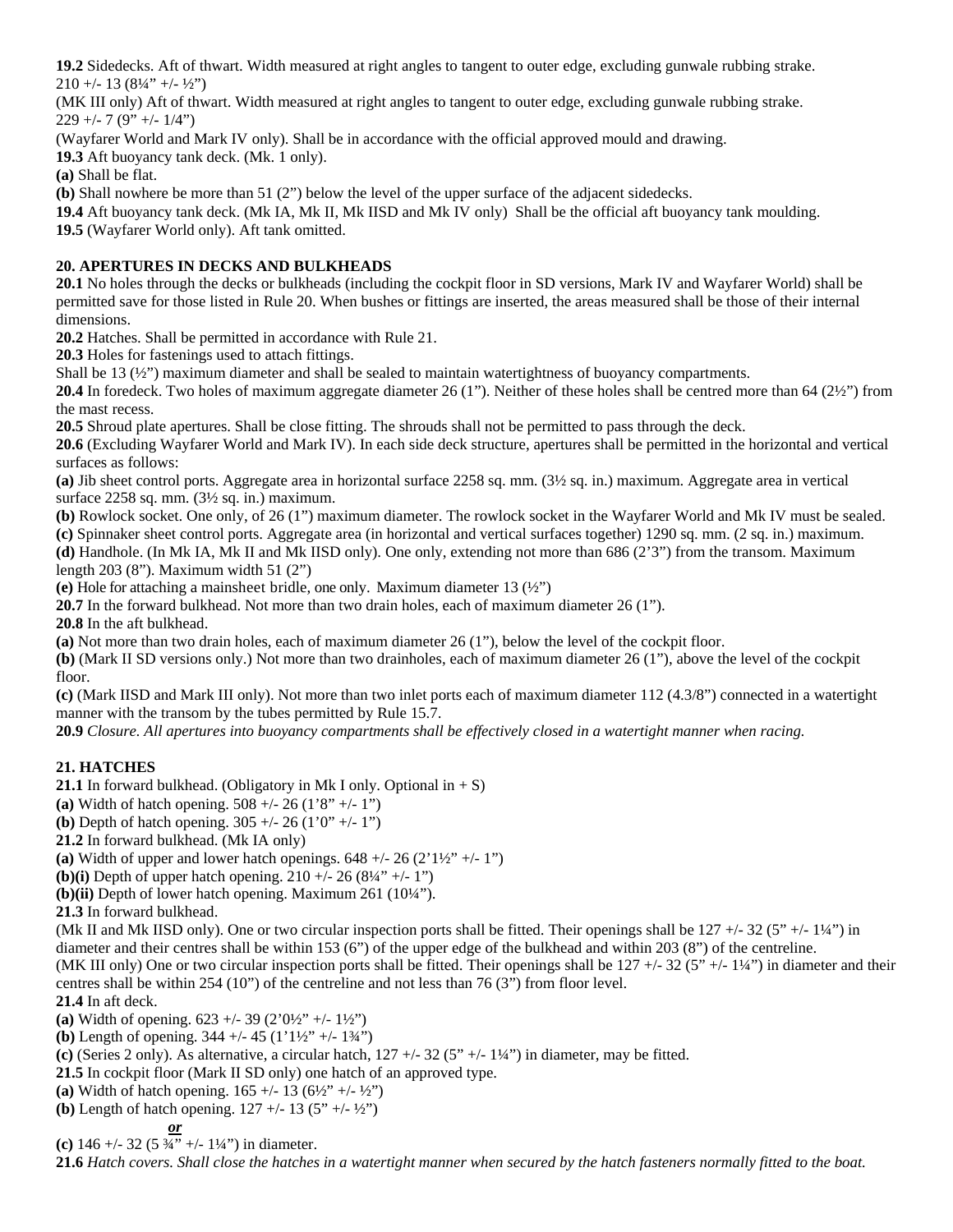**21.7** Forward hatch cover. (Mk. I and  $+ S$  only)

**(a)** One circular watertight inspection port may be fitted in the forward bulkhead or its hatch cover, with its centre approximately on the vertical centreline of the hull and not more than 407 (1'4") from the underside of the deck. Its opening shall be  $127 +132 (5" +1)$  $1\frac{1}{4}$ ").

**(b)** The hatch cover may be permanently secured in a watertight manner, using additional fastenings. If so closed, it shall be fitted with an inspection port as in Rule 21.7(a).

**21.8** (Wayfarer World and Mark IV only). No more than 6 circular watertight inspection ports may be fitted to a maximum diameter of 159 (6¼").

**21.9** (MK III only) In centreboard trunk. One circular watertight inspection port located on each side of the centreboard trunk. Each opening shall be  $127 + (-32 (5" + (-14''))$  in diameter.

## **22. THWARTS AND BENCHES**

**22.1** Centre thwart. (Wood boats only). Height of upper surface above hog. 432 +/- 26 (1'5" +/- 1").

**22.2** Side Benches.

**(a)** Shall be slatted, and in accordance with official drawings applying to specific version of boat.

**(b)** Overall plan width. 204 (8") minimum. (Wayfarer World and Mk IV excluded). (Mk III only) Overall plan width 191 (7½") min.

**(c)** Thickness. 19 (¾") minimum. (Wayfarer World and Mark IV excluded).

**(d)** Distance between inner edges of opposite side benches. 991 (3'3") maximum. (Wayfarer World and Mark IV excluded).

**(e)** Forward side benches shall be fitted in position when racing. Aft side benches may be removed.

**(f)** (Wayfarer World and Mark IV only). Shall be from the official mould as specified in the approved drawings.

#### **23. FLOORBOARDS** (Wayfarer World, Mark IV and SD versions excluded).

**23.1** Position. Shall be fitted when racing, but shall be removable.

**23.2** Material. Shall be plywood or G.R.P. of minimum thickness 8 (5/16"). Solid timber stiffening or framing permitted.

**23.3** Number. Not more than three on each side of the centreline.

**23.4** Apertures permitted for access to fixings and fittings and for finger holes where reasonable.

**23.5** Extent. Shall be substantially in accordance with official drawings applying to specific version of boat.

#### **24. SHROUD PLATES**

**24.1** *Distance from outside transom to centre of pin hole in each shroud plate. 2743 (9'0") maximum.*

**24.2** *Distance athwartships between centres of pin holes in opposite shroud plates. 1575 (5'2") minimum.* 

## **HULL WEIGHT CONTROLS**

## **25. HULL WEIGHT**

**25.1** Condition during weighing.

**(a)** *All external and internal surfaces shall be dry, to the satisfaction of the measurer.*

**(b)** *No fitting shall be weighed with the hull unless it is securely bolted, screwed, bonded or otherwise fixed to the boat as permanent equipment to be carried when racing. Fittings not listed in 25.1(c) and (d) shall not be included in the measured weight.* 

**(c)** *Items which shall be included during weighing:* 

| $\mathcal{L}$ receives there is seen to be interested and the $\mathcal{L}$ there $\mathcal{L}$ . |                                                                             |
|---------------------------------------------------------------------------------------------------|-----------------------------------------------------------------------------|
| Centreboard.                                                                                      | Hatch covers.                                                               |
| Forward side benches.                                                                             | <b>Floorboards</b>                                                          |
| <b>Bow plate.</b>                                                                                 | Centreboard pivot bolt.                                                     |
| Mast step.                                                                                        | Rudder hangings.                                                            |
| <b>Sheet horse.</b>                                                                               | <b>Shroud plates.</b>                                                       |
| <b>Stem band and keel band</b> [see Rule $11.4(e)$ ].                                             |                                                                             |
| ( <b>d</b> ) Items <b>permitted to be included</b> during weighing:                               |                                                                             |
| <b>Inspection port covers.</b>                                                                    | Mast pivot pin.                                                             |
| Rigidly attached sheet fairleads.                                                                 | <b>Sheet cleats.</b>                                                        |
| Rowlock sockets.                                                                                  | Drain sockets.                                                              |
| Not more than four lifting handles.                                                               | <b>Bow fairlead.</b>                                                        |
| Mooring and forestay cleats.                                                                      | Two self-bailers.                                                           |
| Cleats or eyes for fastening covers or securing oars or anchor or motor.                          |                                                                             |
| Toe-straps with fittings.                                                                         | Fendoff.                                                                    |
| <b>Fixed metalwork and fittings.</b>                                                              | Clamps or turnbuttons for attaching side benches or floorboards or hatches. |
| (e) Items excluded from measured weight:                                                          |                                                                             |
| Aft side benches.                                                                                 | Detachable blocks.                                                          |
| Sheets.                                                                                           | Rudder.                                                                     |
| Tiller.                                                                                           | Spars.                                                                      |
| Additional main keel bands. [see Rule $11.4(e)$ ].                                                |                                                                             |
|                                                                                                   |                                                                             |

(Wayfarer World only) *Asymmetric pole* (Boat to be weighed with pole. Measurer to subtract 1.4 kg to exclude pole weight)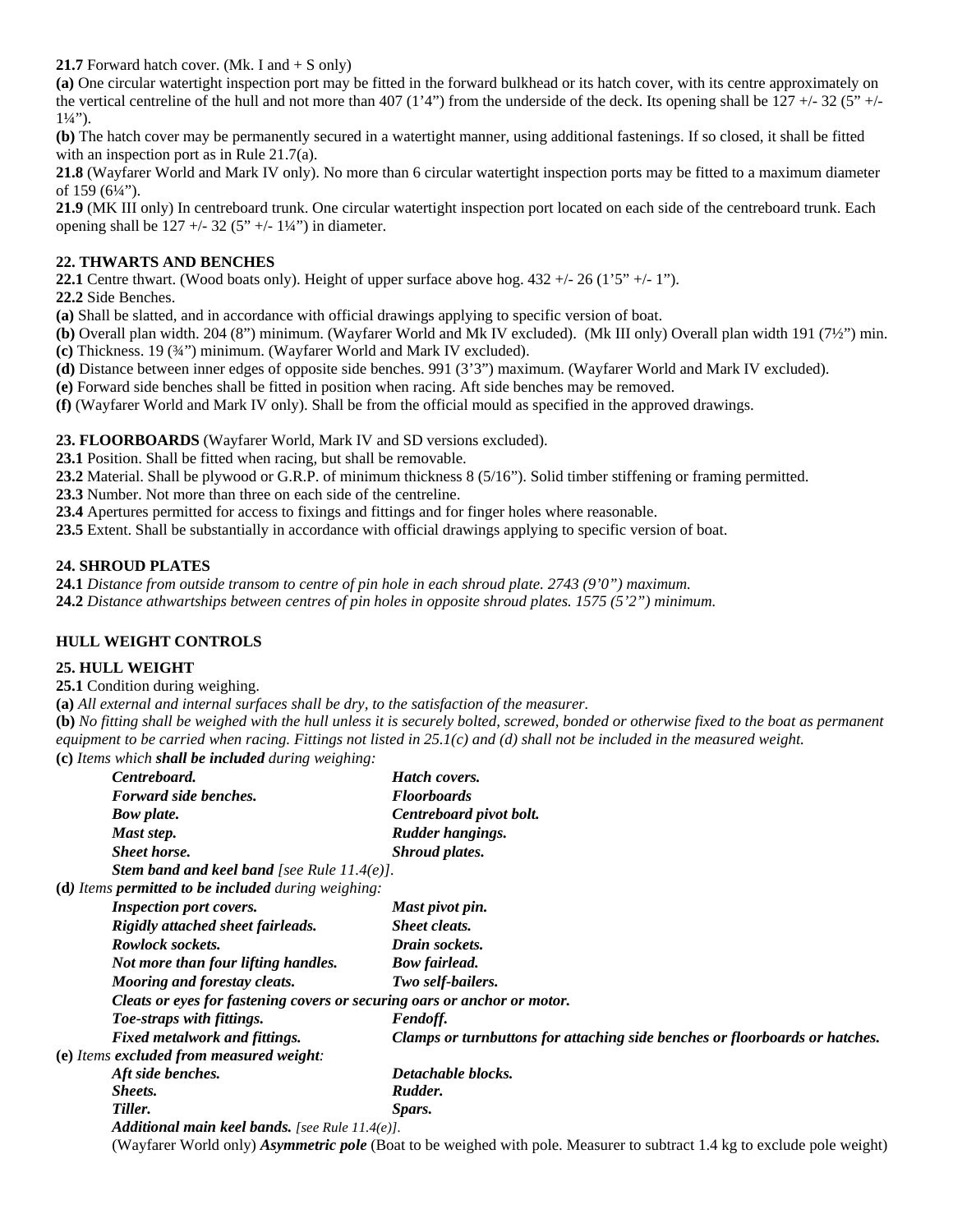**25.2** Minimum weight. In condition specified in rule 25.1:

(a) All versions 182.3 kg (402 lbs) including floor boards

(b) Versions (a-g) (k-p) 168.7kg (372lbs) excluding floor boards

**25.3** *Weight correction. Hulls weighing less than that specified under 25.2 and in the condition specified in 25.1 shall be made up to the required minimum weight by weight correctors made of any material, but of total weight not exceeding 6.8 kg (15 lbs). Weight correctors shall be fastened to the underside of the centre thwart.*

**25.4** *Reduction of weight correctors. Shall not be permitted without an official reweighing.* 

**25.5** *Record of weight correction. Weight correctors shall be weighed separately and their weight entered on the Measurement Form.* **25.6** *Change in weight. Any permitted alteration to the hull or fittings resulting in a change in weight shall require an official reweighing.*

## **RIG CONTROLS**

## **26. MAST**

**26.1** *Material. Shall be metal or wood.*

**26.2** *Design of metal or wood masts. Shall comply with the official drawings. Heel may be tenoned.* 

**26.3** *Metal masts shall be made from extrusion weighing not less than 1.089 kg/m (0.732 lbs/ft).* 

**26.4** *Position of mast. Shall be determined by position of pivot holes in mast and kingposts, controlled by official drawings and Rule 26.5. The mast shall be secured by a bolt or pin of minimum diameter 6 (¼") through the pivot holes and shall always be capable of being lowered without the removal of the pivot bolt or pin, or the adjustment, removal or disconnection of any mast restraining device attached to the hull at or below fore-deck level, other than kicking strap (boom vang) or halyards.* 

**26.5** Pivot holes in king posts. Shall be:

**(a)** *Centred 3163 +/- 13 (10'4½" +/- ½") from outside of transom.*

**(b)** Measured vertically below the sheer at the pin centreline 86 +/- 13 (3.3/8" +/- ½"). The sheer is the point at which the straight-line projection of the outer surface of the hull intersects with the upper surface of the deck.

(c) (MK III only) Centred  $457 +/- 13$  ( $1'6'' +/- ½''$ ) above level of cockpit floor.

**(d)** *Maximum diameter 16 (5/8").* 

**26.6** Sail limit bands. *Of distinctive colour, not less than 7 (¼") wide. Shall be marked on the mast as follows:* 

**(a)** *Band No 1 with its upper edge 707 +/- 3 (2'3.13/16" +/- 1/8") above the centre of pivot hole in mast.*

**(b)** *Band No 2 with its lower edge 4949 +/- 7 (16'2.13/16" +/- ¼") above the centre of pivot hole in mast.*

**(c)** *Band No 3 with its lower edge not more than 5868 (19'3") above the upper edge of Band No 1*

**26.7** *Extended line of forestay and jib luff. Shall meet the mast below the lower edge of Band No 2 at a point not more than 75 (2.95") below the lower edge of this band.* 

**26.8** *Spinnaker halyard. Shall be suspended from a bearing point not more than 39 (1½") in any direction from the lower edge of Band No 2.* 

**26.9** *The height of the spreaders, at the centres of their roots, shall be 2529 +/-51 (8'3½" +/- 2") above the centre of the pivot hole in mast.*

## **27. BOOM**

**27.1** *Material. Shall be metal or wood.* 

**27.2** Design of metal or wood booms. *Shall comply with the official drawings, except that the boom wall forward of the sail limit band may have holes having a maximum aggregate area of 1290 sq. mm. (2 sq. in.) and aft of the sail limit band, some of the material may be cut away to accommodate a clew outhaul sheave.* 

**27.3** Sail limit band No 4. *Of distinctive colour not less than 7 (¼") wide. Shall be marked on the boom with its inner edge not more than 3023 (9'11") from the aft edge of the mast and track when in position on gooseneck.* 

**27.4** *Length overall including fittings. 3175 +/- 26 (10'5" +/- 1")* 

**27.5** *No fittings, devices or material may be added to the boom, the purpose or effect of which is to increase the stiffness of the boom section.* 

## **28. SPINNAKER, ASYMMETRIC POLE and JIB STICK**

**28.1** *Materials shall be metal or wood.*

**28.2** *Spinnaker pole and Jib stick. Length overall. Shall not exceed 1982 (6'6")*

**28.3** *Asymmetric pole (Wayfarer World only) Length overall shall not exceed 1685 mm (5' 6.5/16).*

**28.4** *Asymmetric pole shall be 50mm diameter, 16-gauge grade 6082 T6 alloy.*

## **29. RIGGING**

**29.1** *Standing rigging. Shall be a forestay and two shrouds. Shrouds shall be linked to the mast by one pair of spreaders which shall not be equipped with controls suitable for adjusting their angle or effective length while sailing. The forestay shall be capable of supporting the mast at all times when sailing.* 

**29.2** *Effective length of standing rigging. Alteration shall be prohibited after the preparatory signal of a race, except in the case of breakage or failure in any part of the standing rigging.*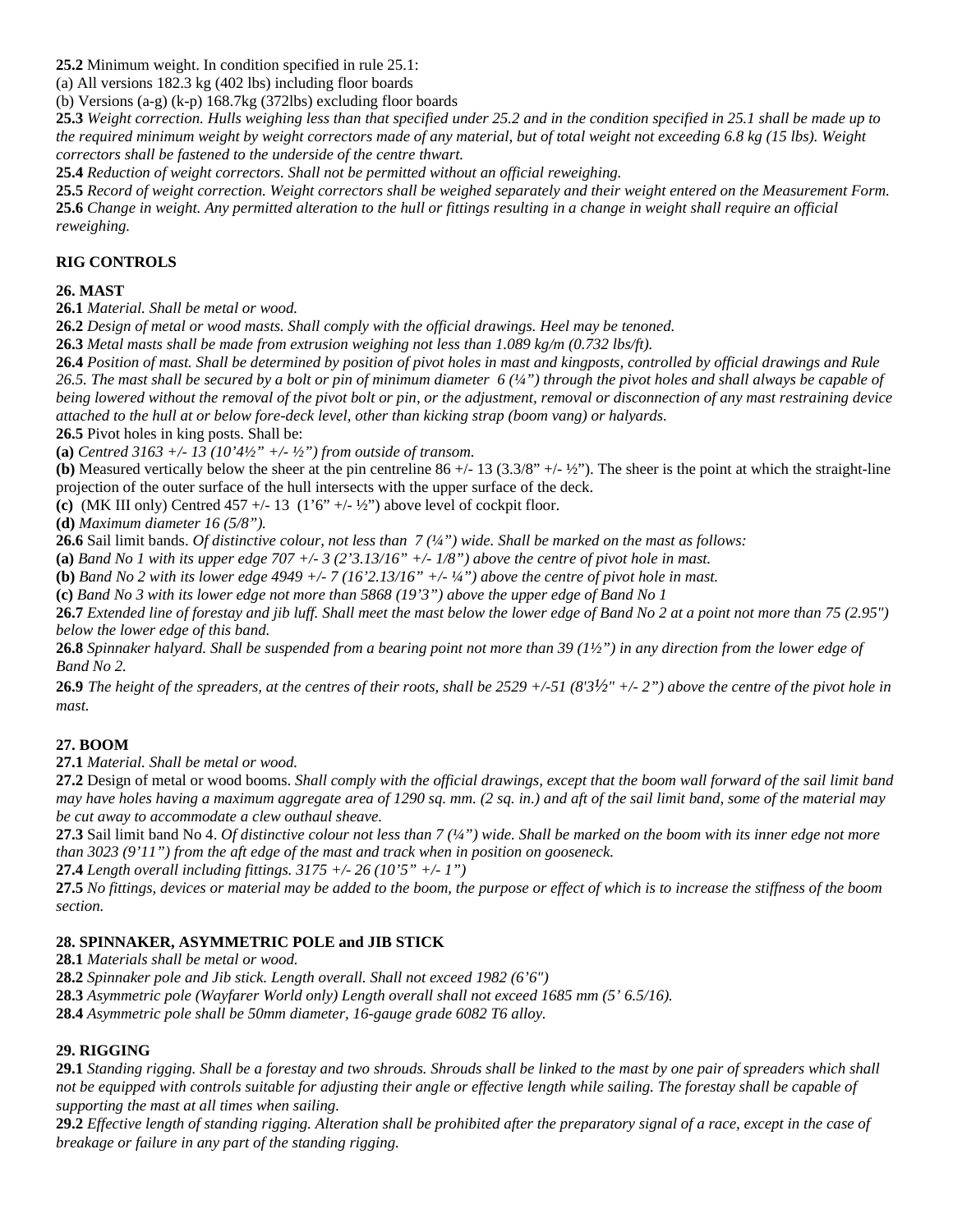**29.3** *Jib tack position. The extended line of the luff of the jib shall meet the foredeck at a point not more than 13 (1/2") from its centre line and not more than 89 (3½") from the extreme forward end of the hull, including fittings and stemband permitted by Rules 11.4 and 16.1(a).*

**29.4** *Mainsheet. Shall not be taken to a centre mainsheet horse or track. It shall not use more than a single purchase tackle (or its equivalent power gain) between the boom and the hull at any position forward of the transom.* 

**29.5** *Kicking strap (boom vang). Shall not be attached to the boom at a point less than 2109 (6'11") from the inner edge of Band No. 4 (Rule 27.3)*

#### **SAILS**

#### **30. SAIL CONSTRUCTION AND MARKINGS**

**30.1** *Sail material. Shall be of single ply woven fibre cloth. The body of the sail shall be capable of being folded flat in any direction without damaging the ply. The material shall be such that if torn it can be separated into fibres without leaving evidence of a film.* **30.2** Unwoven transparent panels. One shall be permitted in any sail, but it shall be contained within a 800 x 350 (2'7½" x 1'1¼") rectangle. Except that a second transparent window shall be permitted in the mainsail near spreader height contained within a 550 x 300 (22" x 12") rectangle. The longest side of the second panel shall be vertical. No part of any transparent panel shall be less than 153 (6") from any edge of a sail.

**30.3** Cringles.

**(a)** Cringles, not exceeding 45 (1¾") in any dimension shall be fitted at tack, clew and head so that their centres lie not more than 51 (2") from the edge (including roping) of the sail at the corners.

**(b)** At a corner where there is more than one cringle within the cloth of the sail and complying with 30.3(a), the measurements shall be taken from the outermost.

**30.4** Sailmaker's marks. Shall only be placed near the tack (or in the case of spinnakers, the foot) of the sail and shall not exceed 153 x 153 (6" x 6").

**30.5** Emblem. Shall be shown on both sides of the mainsail. To be in accordance with the official drawings (a stylised W, with its wing trailing towards the leech of the mainsail). On white sails the class emblem shall be red, and on other coloured sails of contrasting colour to sail.

**30.6** Sail numbers on mainsail. Shall be shown on both sides below the class emblem and above the upper of the two lower battens. The numbers shall be of contrasting colour to the sail and not less than 300 (11¾") in height, nor 200 (7.7/8") in width (except for numeral 1) nor 45 (1<sup>3</sup>⁄4<sup>\*</sup>) in thickness.

**30.7** Sail numbers on spinnaker. Shall be shown on the front, or on both sides, at approximately half height. The numbers shall be of contrasting colour to the sail and not less than 300  $(1144)$  in height nor 200  $(7.7/8)$  in width (except for numeral 1) nor 45  $(144)$  in thickness.

**30.8** Other marks. Shall not be permitted within 915 (3'0") of the emblem and numbers specified in rules 30.5, 30.6, and 30.7. **30.9** Reinforcement at corners. Reinforcement of any fabric having the effect of stiffening the sail is permitted only in accordance with Rules 31.6, 32.7 and 33.8. Other reinforcement, as a continuation of corner stiffening or elsewhere, shall comply with the ISAF Measurement Instructions Section III.

#### **SAIL DIMENSIONS AND THEIR MEASUREMENT**

*All sail measurements in rules 31, 32 and 33 shall be taken with the sail dry and laid on a flat surface with just sufficient tension to remove wrinkles across the line of measurement. Sail measurements involving cringles shall be taken from cringle centres.* 

#### **31. MAINSAIL**

**31.1** Limits on spars. Shall be as follows:

**(a)** At the tack. The projected upper edge of the boom at the gooseneck shall not extend below the upper edge of Band No 1 [Rule  $26.6(a)$ ].

**(b)** At the head. No part of the mainsail shall extend above the lower edge of Band No 3 [Rule 26.6(c)].

**(c)** At the clew. No part of the mainsail shall extend beyond the forward edge of Band No 4 (Rule 27.3).

**31.2** Headboard width. Maximum 102 (4"), measured at right angles to luff.

**31.3** Leech length. Maximum 6503 (21'4") measured between centres of head and clew cringles.

**31.4** Width measurements. Shall be taken under the following conditions:

**(a)** Half luff point. Shall be determined by folding the sail so that the centre of the head cringle lies directly over the centre of the tack cringle, with the two halves of the luff coinciding. The fold so formed indicates the half luff point and is marked on the sail.

**(b)** Three-quarter luff point. Shall be determined by folding so that the centre of the head cringle lies directly over the mark made at half luff point [31.4(a)]. The fold indicates three-quarter luff point and is marked on the sail.

**(c)** Half leech point. Shall be determined by folding so that the centre of the head cringle lies directly over the centre of the clew cringle. The fold so formed indicates the half leech point and is marked on the sail.

**(d)** Three-quarter leech point. Shall be determined by folding so that the centre of the head cringle lies directly over the mark made at half leech point [31.4(c)]. The fold indicates three-quarter leech point and is marked on the sail.

**(e)** Width measurements. Shall be taken between luff and leech measurement points, over the full width of the sail, including roping, and any hollows in the leech shall be bridged by straight lines.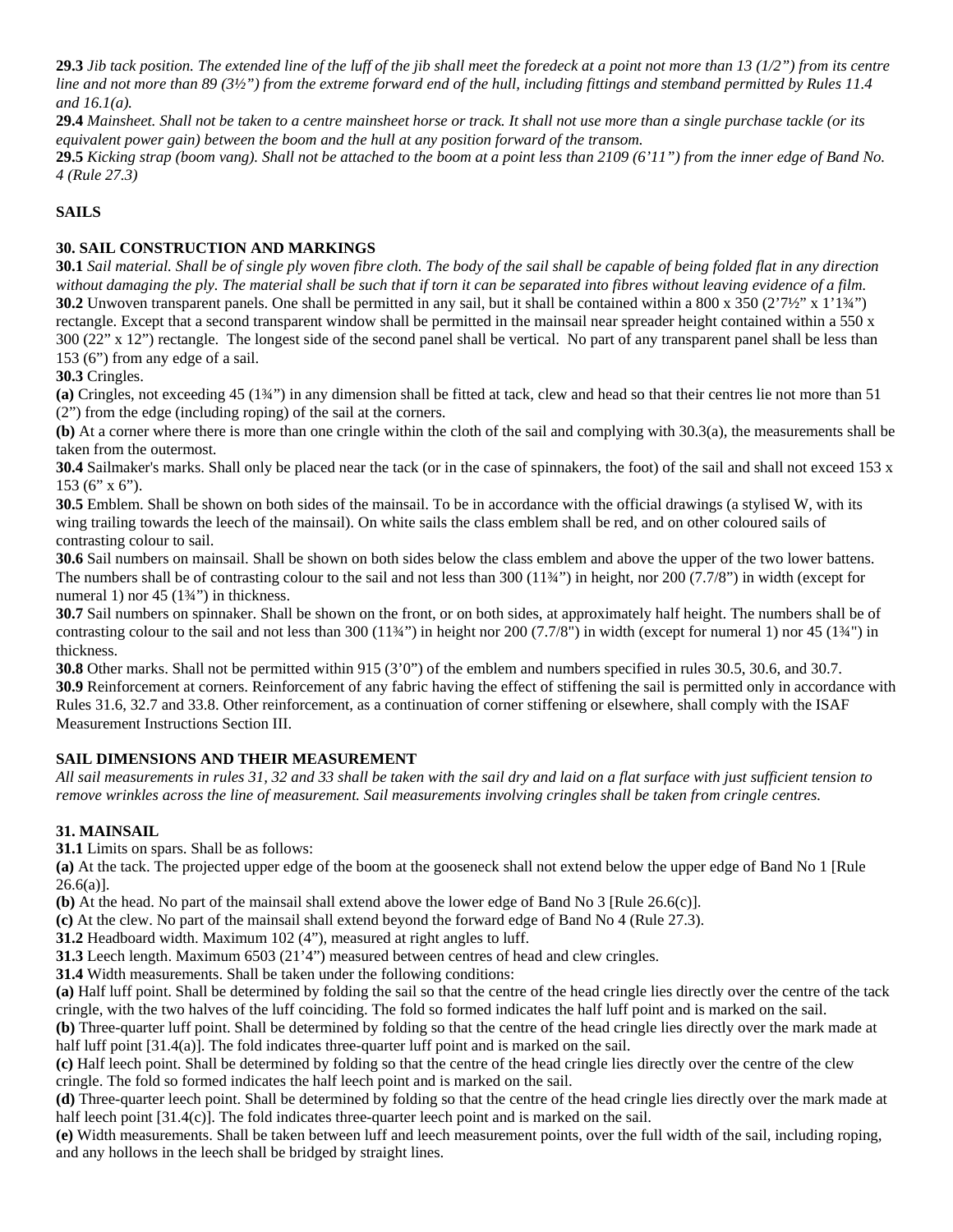- **(f)** Width at half height. 2007 (6'7") maximum.
- **(g)** Width at three-quarter height. 1143 (3'9") maximum.
- **31.5** Battens. Shall be permitted as follows:
- **(a)** Not more than four.
- **(b)** Shall divide the leech into approximately equal parts.
- **(c)** Length of top batten. 610 (2'0") maximum.
- **(d)** Length of battens other than top. 762 (2'6") maximum.
- **(e)** Width of battens. 51 (2") maximum.

**31.6** Stiffening at corners. Shall be of woven fabric. Shall not extend more than 327 (1'0.7/8") from the centres of outermost corner cringles.

**31.7** Sail Head Buoyancy. Shall be permitted as follows:

**(a)** A patch may be sewn onto one side of the sail to form an openable self-draining pocket for buoyancy material. It may extend for a maximum of 915 (3'0") from the centre of the head cringle.

**(b)** Nothing inserted into the pocket shall have the effect of extending the leech.

**(c)** Nothing shall be inserted into the pocket other than buoyancy material.

**31.8** Loose-footed mainsails are prohibited. The mainsail shall be fitted with a bolt rope along the foot from no more than 305 (12") from the tack to no more than 76 (3") from the clew. A slug slide may be fitted at the clew cringle. The bolt rope shall be contained within the groove in the boom whilst racing. The tack of the mainsail shall be secured by a pin through the tack fitting on the boom and the tack cringle on the sail.

## **32. JIBS**

**32.1** The jib shall be a three cornered sail. A convex curve is permitted in the foot but not in the leech. The luff of the sail shall not enclose the forestay.

**32.2** Luff length. Maximum 4115 (13'6") measured between centres of head and tack cringles.

**32.3** Foot length. Maximum 2198  $(7'2^{\frac{1}{2}})'$  measured between centres of tack and clew cringles.

**32.4** Leech length. Maximum 3963 (13'0") measured between centres of head and clew cringles.

**32.5** Foot depth. Maximum 4064 (13'4") measured from centre of head cringle to mid point on the foot. Mid point of the foot shall be found by folding so that the centre of tack cringle lies directly over the centre of clew cringle.

**32.6** Battens. Prohibited.

**32.7** Stiffening at corners. Shall be of woven fabric. Shall not extend more than 273 (10¾") from the centres of corner cringles.

## **33. SPINNAKER**

**33.1** Shape. Shall be three cornered and symmetrical about a centreline which joins the centre of the head cringle to the midpoint of the foot.

**33.2** Measurement conditions. For the purposes of 33.3, 33.4 and 33.5, the sail shall be folded in half about its vertical centreline, with both halves coinciding.

**33.3** Length. Maximum 4725 (15'6") from centre of head cringle to any part of the foot.

**33.4** Width measurement points on the luffs and centrefold. Each shall be determined by measurement in a straight line 2172 (7'1.1/2") from the centre of the head cringle.

**33.5** Width measurements. Between the points determined in Rule 33.4. Maximum 1677 (5'6") Minimum 1575 (5'2").

**33.6** Head Shape. Points shall be marked on the luffs at 130 (5.1/8") measured in a straight line from the centre of the head cringle,

with the sail unfolded. Maximum distance between these points measured over the surface of the sail shall be 251 (9.7/8").

**33.7** Foot. Measured (unfolded) between centres of clew and tack cringles. Maximum 3353 (11'0").

**33.8** Stiffening. Stiffening shall be of woven fabric. Shall not extend more than 296 (11.5/8") from the centres of the head, tack, clew or downhaul cringles.

**33.9** Spinnaker retrieval patches. Maximum of 2 per sail, each contained within an area of 300 x 300 (11¾" x 11¾").

## **SECTION IV - GENERAL**

## **34. BUOYANCY**

**34.1** Buoyancy compartments. Shall be of watertight construction.

(Wayfarer World only). The buoyancy shall be in three separate airtight compartments as follows:

- 1. Floor bearer support structure
- 2. Forward buoyancy compartment
- 3. Remainder of boat

**34.2** Holes or openings into the buoyancy compartments. Shall not be permitted except as specified in Rules 15.5 and 20.

**34.3** Compartments. Hatch covers shall be secured in position and drain holes effectively stoppered when racing.

**34.4** Positive buoyancy units of closed cell plastics foam. Shall be securely fixed within the hull of G.R.P. and composite boats, as follows (lift refers to buoyancy when submerged in fresh water):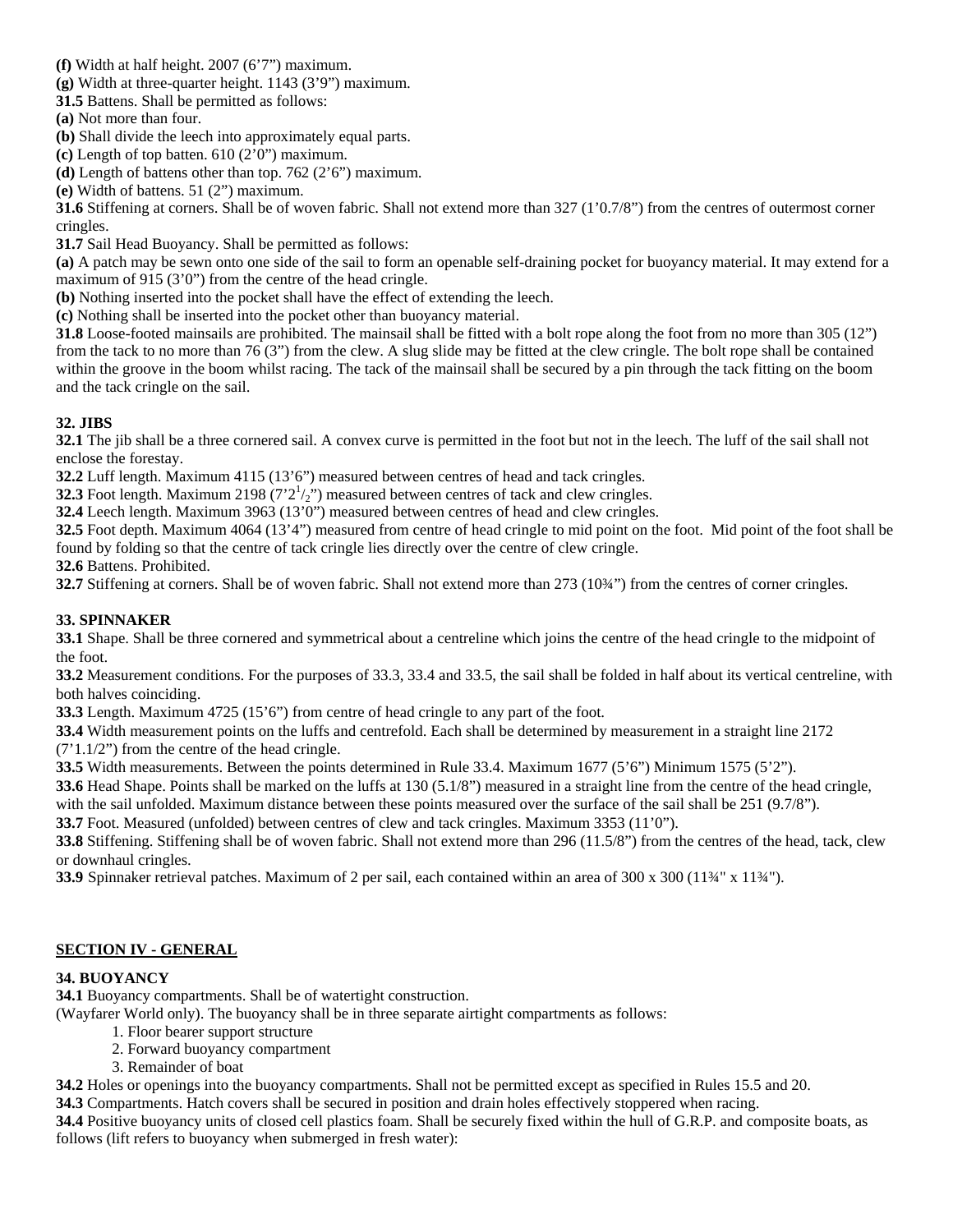**(a)** (MK I and MKIA only) One unit providing not less than 81.65 (180 lbs) lift in the forward compartment. Not more than two units providing not less than 40.82 (90 lbs) total lift in the aft compartment.

**(b)** [Mk II (except SD versions)]. One unit providing not less than 40.82 (90 lbs) lift in the forward compartment. Units providing a total lift of not less than 40.82 (90 lbs) under each side deck, aft of the main shrouds.

**(c)** Alternative for MK IA and MK II (except SD versions). One unit providing not less than 40.82 (90 lbs) lift in the forward compartment. Units providing a total of not less than 13.6 (30 lbs) beneath each side deck and two units providing a total of not less than 54.42 (120 lbs) lift in the aft compartment. The units shall be positioned according to the official drawing.

**(d)** (Mark II SD and Mk III). Not more than two units providing not less than 150 lbs (68.04 kg) lift in the forward buoyancy area. Not more than two units providing not less than 54.42 (120 lbs) lift in the aft compartment.

**(e)** (+S). Not more than two units providing not less than 22.7 (50 lbs) lift in the forward compartment. Not more than two units providing not less than 22.7 (50 lbs) lift in the aft compartment.

**(f)** (Wayfarer World). Two (2) no. 20 litre plastic cubitainers in forward buoyancy compartment and eight (8) no. 5 litre cubitainers located either side of the centreboard case under the floor.

**(g)** (Mark IV) Two (2) no. 5litre plastic cubitainers in the rear buoyancy area, two (2) no 5litre plastic cubitainers in the forward buoyancy area and 31.25 kilos (68.75 lbs) lift in each side buoyancy area.

**34.5** Buoyancy test. Shall be conducted according to Rule 34.7 or 34.8.

**34.6** Buoyancy equipment in excess of that specified in Rules 34.1 and 34.4 shall be permitted, but shall be removed before carrying out the alternative wet buoyancy test in Rule 34.8.

**34.7** Dry Buoyancy Test. (Alternative to 34.8). Shall be conducted as follows:

**(a)** Hatches shall be closed normally, using only the boat's own hatch covers and fasteners.

**(b)** Drainage holes from buoyancy compartments shall be closed with their normal stoppers, except where tubes to a pressure/vacuum source and gauge are connected.

**(c)** Equipment for producing and assessing pressure differentials between the buoyancy compartment and surrounding atmosphere, and including a U-tube water gauge, shall be connected to the compartment.

**(d)** Super-atmospheric or sub-atmospheric pressure shall be applied to the compartment, sufficient to produce a differential reading of at least 127 (5") on the water gauge.

**(e)** After isolating the buoyancy compartment from the vacuum or pressure source, the pressure differential specified in 34.7(d) above shall not reduce from 127 (5") to 51 (2") in less than 30 seconds.

**34.8** Wet Buoyancy Tests (Except for SD versions, Wayfarer World and Mk IV. Alternative to 34.7) Shall be conducted as follows: **(a)** Buoyancy compartment joints, hatch gaskets and hatch fasteners. Shall be inspected by the buoyancy tester for efficiency.

**(b)** Hatches shall be closed normally, using only the boat's own hatch covers and fasteners.

**(c)** Drainage holes from buoyancy compartments shall be closed with their normal stoppers.

**(d)** Excess buoyancy equipment permitted under Rule 34.6 shall be removed.

**(e)** The boat shall be floated on its beam ends with the masthead touching the water. A load of at least 113.4 (250 lbs) shall be applied vertically to the hull (the weight of two persons can conveniently provide this load). After a minimum of 5 minutes in this condition with one gunwale submerged, the test shall be repeated for a minimum of 5 minutes with the other gunwale submerged.

**(f)** The boat shall be floated upright in a waterlogged condition, with water overflowing the top of the centreboard case, immediately after the test in 34.8(e). It shall remain in this condition for a minimum of 10 minutes, then be emptied.

**(g)** The buoyancy compartments shall be inspected for significant leakage immediately after completion of 34.8(f). There shall be no more than 6.8 litres (1.1/2 gallons) in the aft buoyancy compartment. The leakage totalled over all compartments comprising the bow buoyancy compartment shall be no more than 6.8 litres (1.1/2 gallons).

## **35. SPECIAL PROHIBITIONS**

**35.1** Ballast. Whether attached to boat or carried by crew. Prohibited.

**35.2** Trapeze or any apparatus or contrivance extending outboard from the hull, spars or rigging and attached to the crew, the purpose or effect of which is, or may be, to support or assist in supporting a member of the crew, outboard or partially outboard. Prohibited. **35.3** Electrically operated instruments or mechanisms. All electrical or electronic devices or instruments are prohibited except for watches, compasses and equipment for the recording of sound or pictures, unless otherwise permitted or required by the Sailing Instructions.

**35.4** Spinnaker Chutes. Permitted as detailed in the official drawings and specifications.

**35.5** When racing, not more than one spinnaker shall be on board.

**35.6** Devices to adjust the position of the mast at deck level shall not extend higher than 75mm (3") from the deck line.

## **36. CLASS NUMBER**

Numbers shall be permanently displayed on the official license plate fixed to the forward face of the aft bulkhead or on the centreboard case capping immediately aft of the main thwart. Height of figures 3 (1/8") minimum. On wood boats the numbers shall also be carved on forward exposed face of transom beam. Height of figures 26 (1") minimum.

## **37. CREW**

The boat shall be raced by not less than two persons except in single-handed events.